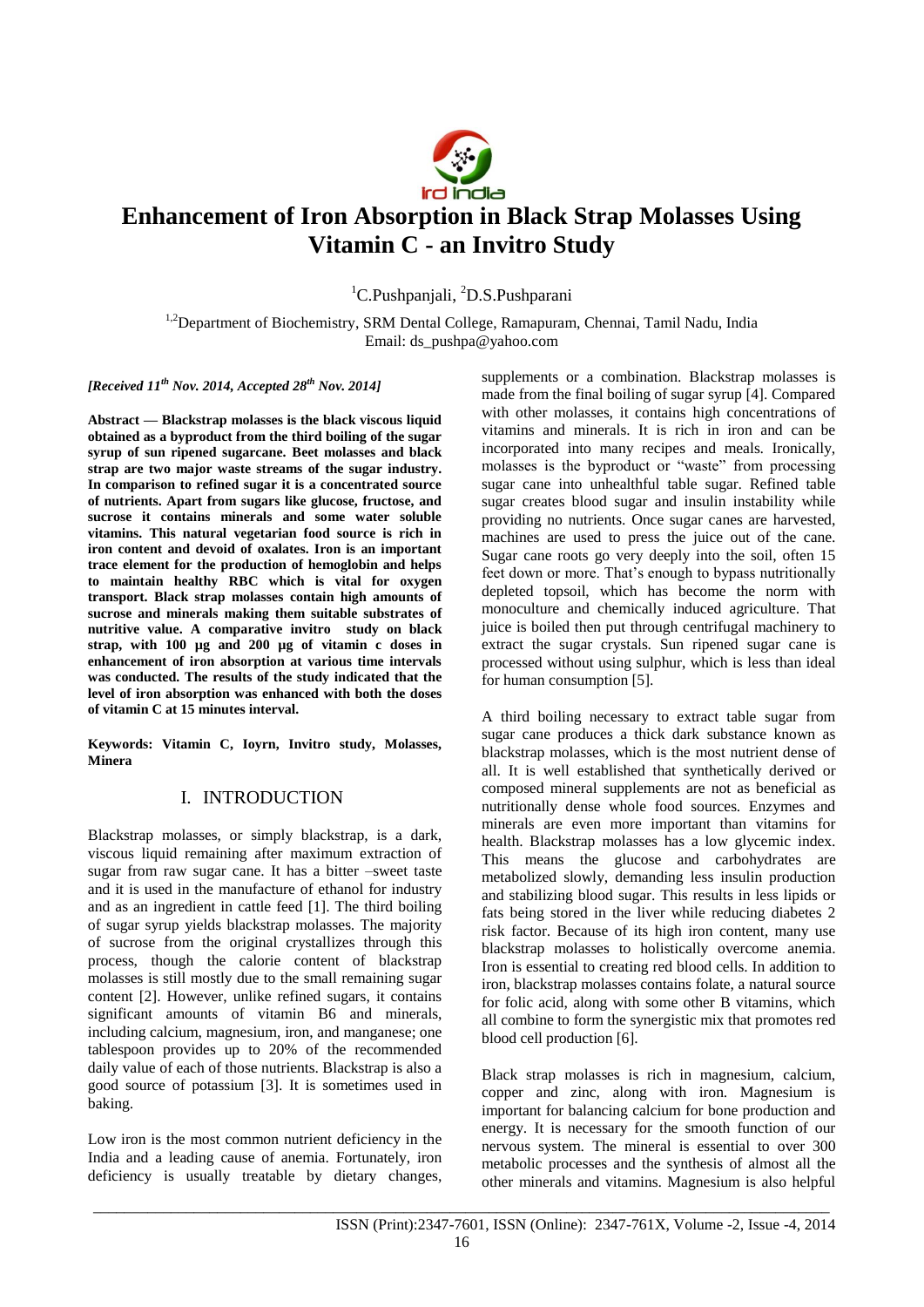for maintaining heart health. Insufficient magnesium levels can result in muscle spasms, including the heart muscle, which of course relates to arrhythmia or even heart attacks.

Calcium is one of the mineral rich in blackstrap molasses. Calcium ions play a central role in the control of the regulated pathway of exocytotic secretion in eukaryote cells.  $Ca^{2+}$  is a ubiquitous second messenger that plays key roles in the regulation of cellular processes such as gene expression, secretion and apoptosis [7].

Potassium is another mineral abundant in blackstrap molasses. A deficiency in potassium results in weak muscles and is considered a factor in causing arthritis. Potassium also helps maintain a calmly functioning nervous system and boosts heart health. Manganese, a trace mineral, is very high in unsulphured blackstrap molasses. Manganese ions function with a number of enzymes, and are essential to combating unusual free radicals. Like magnesium, manganese also supports cellular absorption of nutrients, and is beneficial to the nervous system.

All the minerals and nutrients of unsulphured blackstrap molasses are in their natural, balanced form to create a bio-accessible, nutritional synergy unavailable from supplements that are not food.

#### Composition of Blackstrap Unsulphered Molasses

| Sodium       | ÷              | $10 \text{ mg}$ |
|--------------|----------------|-----------------|
| Potassium    |                | 297 mg          |
| Carbohydrate | $\ddot{\cdot}$ | 11g             |
| Sugars       |                | 11g             |
| Vitamin A    |                | 20%             |
| Calcium      |                | 20%             |
| Iron         |                | 20%             |

Other minerals that appear in abundance are copper and zinc. Copper plays an important role in iron metabolism. Copper deficiency impairs iron absorption, and anemia accompanies severe copper deficiency. Ceruloplasmin, the major protein in plasma, has a ferroxidase activity that oxidizes ferrous iron to the ferric state prior to its binding by plasma transferring [8]. It is well known that zinc is essential for the growth of man and many animals. Supplemental zinc in a diet can accumulate markedly in the livers of animals [9]. Zinc, accumulated in the liver cells, causes an increase in metalothiolein in the cytosol of liver cells [10]. It is uncertain, however, whether zinc taken up by liver binds to the subcellular organelles and affects the cellular metabolic systems. Working with zinc, copper helps eliminate oxidation damage.

The study aimed to incubate various doses of vitamin C with unsulfured black strap molasses and to study the influence of vitamin C on iron absorption- An in vitro study.

## II. MATERIALS AND METHODS

i) Mineral profile study in Black strap molasses:

The following kits were purchased from Coral diagnostics Pvt. Ltd, Goa.

- Estimation of calcium by OCPC method.
- Copper by Di –Br PAESA Method.
- Zinc by NITRO PAPS Method.
- and Iron was estimated by Di pyridyl method using colorimeter.

ii) In vitro study of iron absorption with vitamin C in Black strap molasses:

10 microlitre of black strap molasses samples were taken and the iron level measured by dipyridyl method at 540 nm. 0.5 ml Black trap molasses diluted with 5 mL of distillled water.

Set 1: To the measured iron levels 100 µL of vitamin C are added and incubated for 5 min, 10 min, 15 min, 20 min and 30 min and iron levels are measured affter incubation.

Set 2: To the measured iron levels 200 µL of vitamin C are added and incubated for 5 min, 10 min, 15 min, 20 min and 30 min and iron levels are measured affter incubation.

Note: Vitamin C concentration is 1mL contains 1 mg.

(Concentration: 100µL contains 10 µg)

## III. RESULTS AND DISCUSSION

In the present study, we observed that the concentration of calcium was found to be increased when compared to copper, iron and zinc in black trap molasses, Fig.1.



FIG.1 MINERAL PROFILE IN BLACK STRAP MOLASSES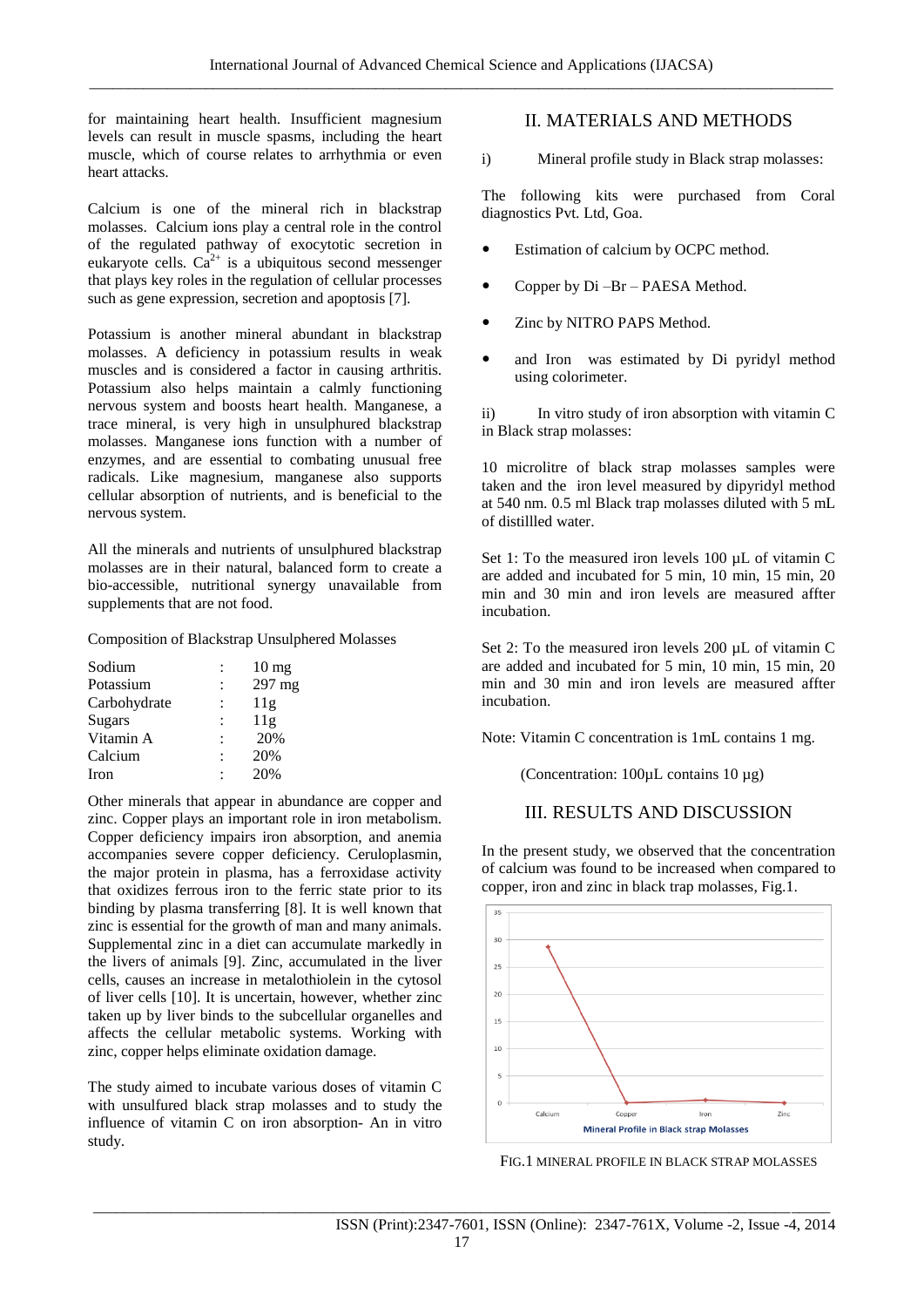We also observed that the enhancement of iron absorption in the invitro study at 5 minutes, 10 minutes, 15 minutes, 20 minutes and 30 minutes interval at the concentration of 100 µL and 200µ L using vitamin C. It was found that, the absorption of iron in black strap molasses with vitamin C was higher at 15 min time interval with both the concentration of vitamin C, Fig 2 and Fig 3.



FIG.2 IRON ABSORPTION AT DIFFERENT TIME INTERNAL USING 100 MICROLITRE OF VITAMINC



FIG.3 IRON ABSORPTION AT DIFFERENT TIME INTERNAL USING 200 MICROLITRE OF VITAMINC

The key role of vitamin C in iron enhancement was due to the conversion of ferric to ferrous form of iron [11]. It also prevents the formation of insoluble iron compounds. A rich source of iron, blackstrap molasses is of great significance to menstruating women, who are at higher risks of iron deficiencies. Iron, being an integral component of hemoglobin, helps in transporting oxygen from lungs to all body cells [12]. Additionally, iron is also significant for energy production and metabolism. Blackstrap molasses fulfills the daily requirement of iron in lactating mother and growing children.

## IV. CONCLUSION

Vitamin C helps your body absorb iron from plant sources of iron such as blackstrap molasses. Eat foods high in vitamin C alongside blackstrap molasses. Citrus fruits and juices, cantaloupe, strawberries, sweet red peppers, tomatoes, cabbage and broccoli are all good choices. Foods high in calcium may interfere with body's ability to absorb iron. Avoid using milk and other calcium-rich foods along with blackstrap molasses. Take calcium supplements at a different time of day to avoid this interaction. The influence of vitamin C in iron enhancement is proportional to the quantity of vitamin C concentration and time optimization of concentration and time are the important factors that influence iron absorption.

#### V. ACKNOWLEDGEMENT

The authors would like to thank the Management, Dean, and Principal of SRM Dental College for supporting the work. We also thank Dr.S.Nirmala, Professor & Head, Mrs.P.Vijayalakshmi & Mrs.G.Shanthi, Lab Technician, Department of Biochemistry, SRM Dental College, Ramapuram.

#### VI. REFERENCES

- [1]. Nagai, Y., T. Mizutani, H. Iwabe, S.Araki and M. Suzuki, Physiological functions of sugar cane extracts,Proc.60 Annual Meeting of Sugar Industry Technologists,Taipei,Taiwan,May,2001.
- [2]. Koge,K.,Y.Nagai,T.Ebashi,H.Iwabe.M.EI-Abasy,M.Motobu, K.Shimura and Y..Hirota,Physiological functions of sugarcane extracts. II Growth promotion, immunopotentiation and ant-coccidial infection effects in chickens,Proc.61 Annual Meeting of Sugar Industry Technologists, Delray Beach, FL, May 2002.
- [3]. Dr.Michael Saqska and Dr. Chung Chi Chou, Antioxidant Properties of Sugarcane Extracts, proceedings of first bi annual world conference on recent developments in sugar technolog ies, Delray Beach FL, May 2002.
- [4]. Richard Hurrell and Eglim, Iron bioavailability and dietary reference values, The American Journal of Clinical Nutrition , 2010
- [5]. Tugba Keskin, Patrick C. Hallenbeck, Hydrogen production from sugar industry wastes using single-stage photofermentation, Bioresource Technology 112,131–136, 2012.
- [6]. Ikram-ul-Haq, Samina Khurshid, Sikander Ali, Hamad Ashraf, M.A. Qadeer and M. Ibrahim